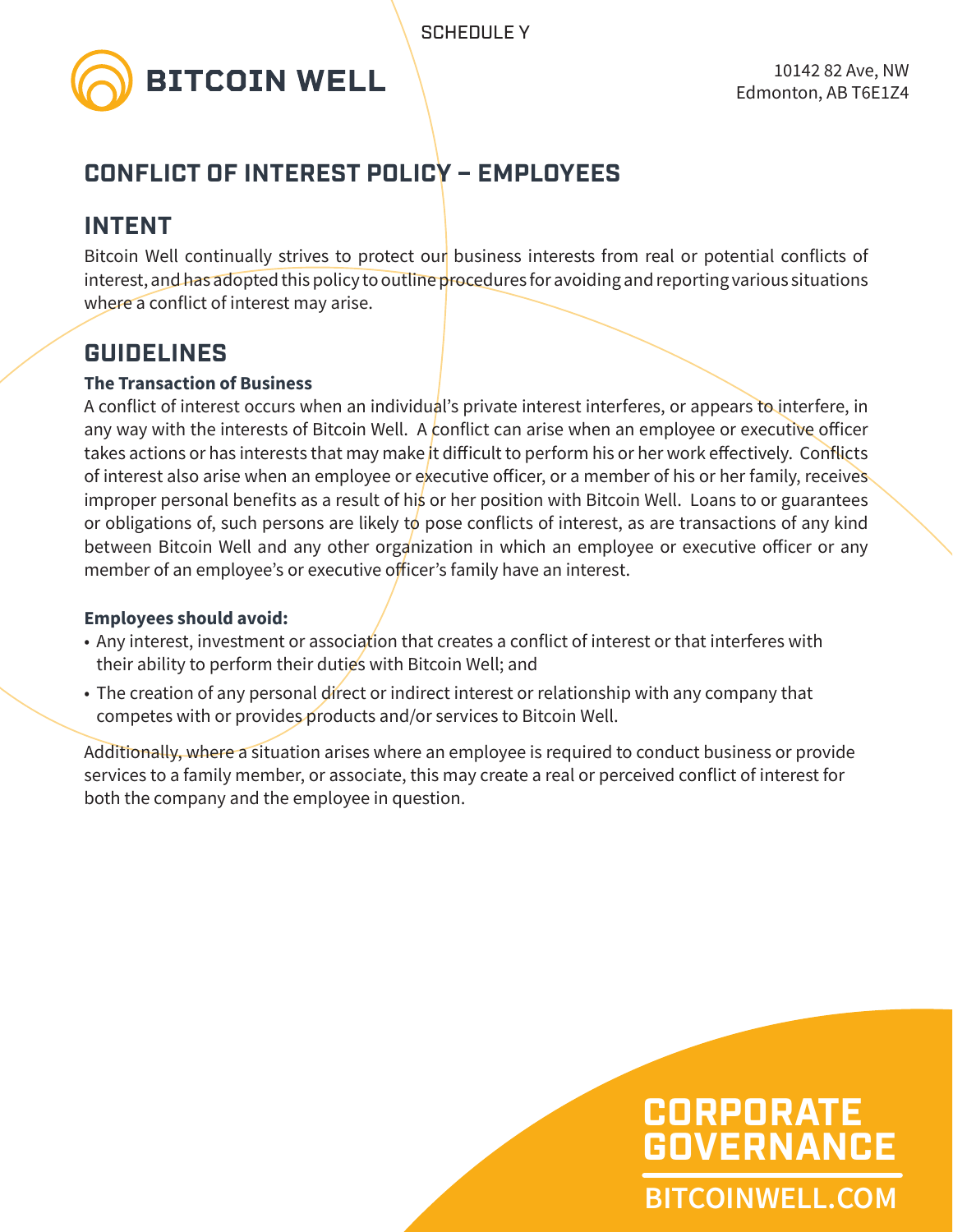

Where our resources (including property, equipment and personnel) are used for unapproved purposes, they may create a negative impact on our business, and the community perception of the company. Bitcoin Well strictly prohibits the use of personnel (including volunteers) and/or equipment for non-company business, as their use may be improper, illegal or create a conflict of interest.

If any employee has reason to believe that a conflict-of interest has occurred or is possible, it is their duty to report it to management.

#### **Outside Employment**

Bitcoin Well generally allows outside employment where:

- The secondary employment causes no adverse effects on the employee's performance of job duties with us;
- The secondary work is performed after the employee's regularly scheduled working hours with us; and
- There is no conflict of interest.

Any employee that wishes to work part-time, or for any amount of time after their regularly scheduled work hours with us should discuss the matter with his/her Manager prior to accepting the secondary employment. The employee may be required to disclose information pertaining to the proposed secondary employment to allow a full review. The review will simply ensure that there is no conflict of interest.

Situations where a Bitcoin Well employee is required to conduct business or provide services to a family member or associate may create a real or perceived conflict of interest for both the company and the employee in question. As such, Bitcoin Well requires any employee who feels he/she may have a conflict of interest to immediately notify his/her Manager for relief.

If any Bitcoin Well employee has reason to believe that a conflict of interest has occurred or is possible, it is his/her duty to report it to management. Bitcoin Well strictly prohibits any retaliation for fulfilling this obligation.

It is recommended for the health and safety of our employees, that employees have eight (8) consecutive hours of time for rest/sleep prior to reporting for their regularly scheduled work at Bitcoin Well.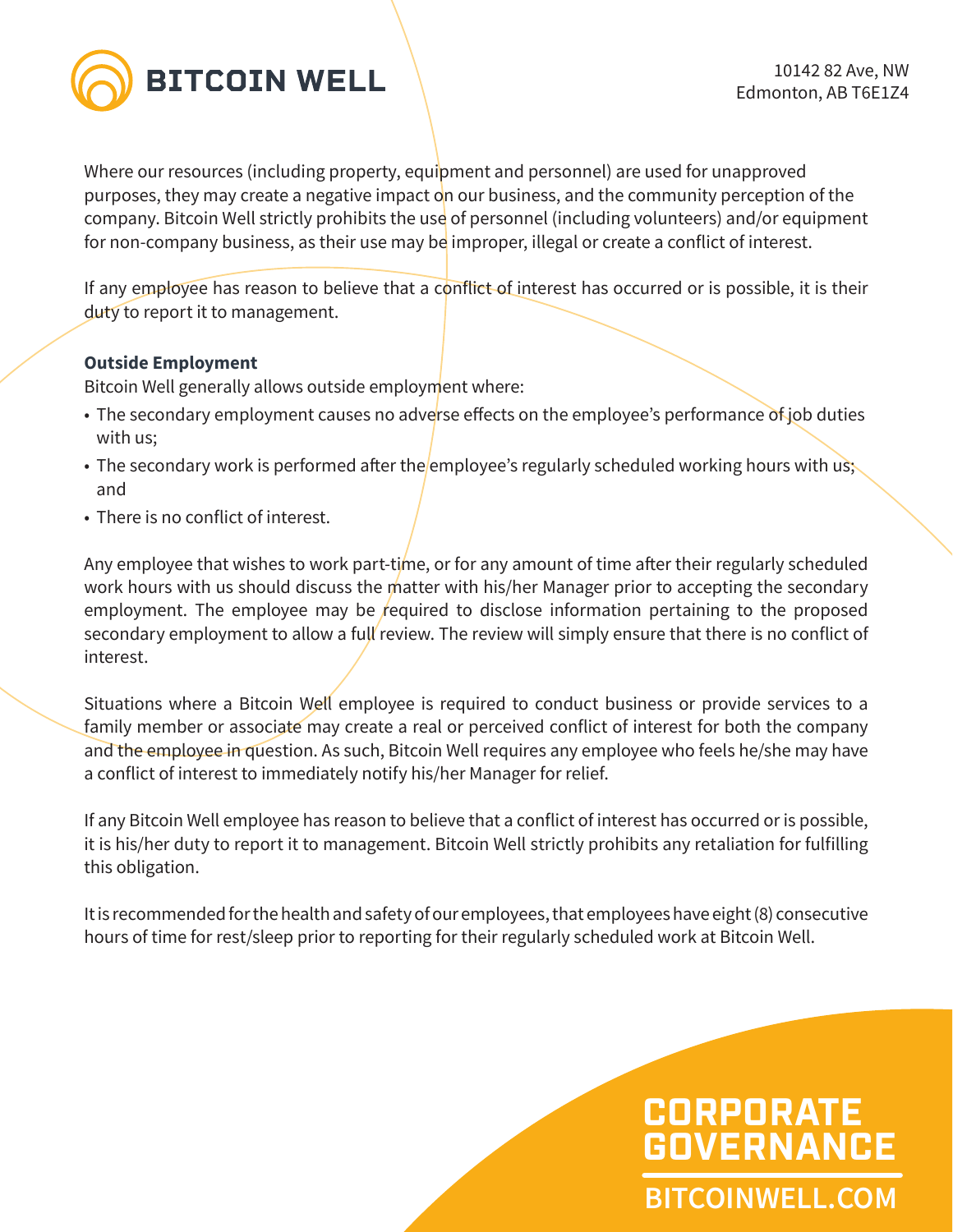

#### **Use of Personnel and/or Equipment for Non-Business Purposes**

- Bitcoin Well strictly prohibits the use of personnel (including volunteer staff) and/or equipment for non-company business, as their use may be improper, illegal or create a conflict of interest.
- Where Bitcoin Well resources (including property, equipment and personnel) are used for unapproved purposes, they may create a negative impact on our business, and the community perception of the organization.

#### **Conflict of Interest in Hiring Practices**

#### **Family Members:**

- Bitcoin Well shall accept applications from, and consider a member of an employee's immediate family for employment if the candidate has all the requisite qualifications.
- An immediate family member shall not be considered for employment if by doing so, it might create a direct or indirect managerial/subordinate relationship with the family member, or if his/her employment could create a conflict of interest either real or imagined.
- For the purposes of this policy, immediate family members shall be defined as: Wife, Husband, Mother, Father, Brother, Sister, Son, Daughter, or any In-Laws.

#### **Employee Relationships:**

- Bitcoin Well employees involved in romantic relationships, or that become married or live in the same household shall not be perceived as presenting a conflict of interest, provided that there is neither a direct or indirect managerial/subordinate relationship between the employees, or a conflict of interest, real or perceived, created as a result of the relationship.
- In the event that either a managerial/subordinate, or conflict of interest issue arises, Bitcoin Well will work with the employees to accommodate them in a reasonable fashion. Possible resolutions resulting from a conflict of interest may require one of the employees to transfer to another department or position within the company. If this is not possible, one of the employees may be required to resign.

#### **Reporting a Conflict of Interest**

#### **Employees**

Employees who believe they have witnessed a conflict of interest, or where they reasonably believe that they may be engaged in any activity which could present a conflict of interest must report the matter immediately. Bitcoin Well must be made aware of all conflicts of interest in order to take the appropriate action. Employees are obligated to report any conflict of interest to their immediate supervisor, manager or Corporate Services Leader.